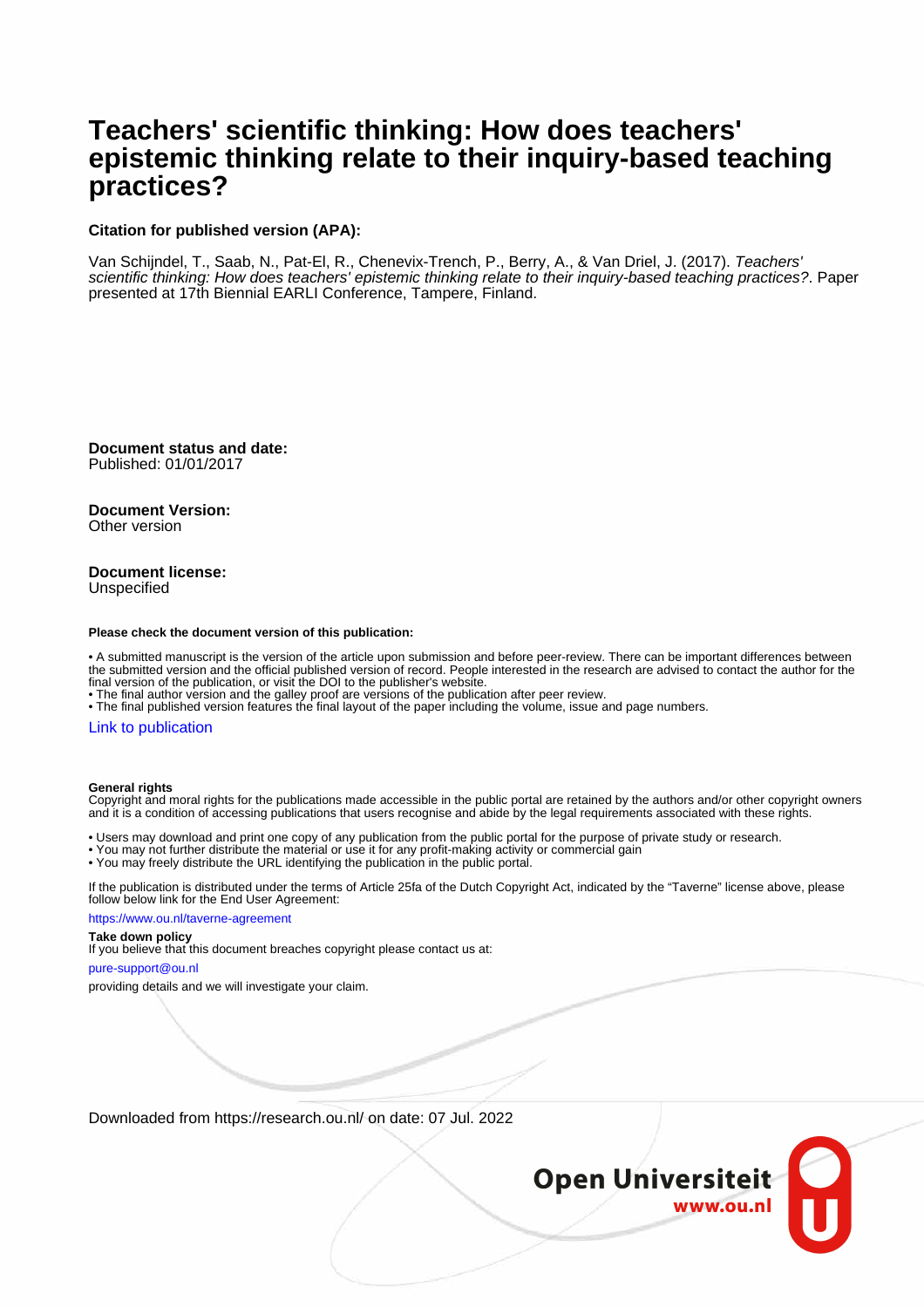

**Department of Child Development and Education**



#### **Teachers' scientific thinking: How does teachers' epistemic thinking relate to their inquiry-based teaching practices?**

Tessa van Schijndel (University of Amsterdam), Nadira Saab (Leiden University), Ron Pat-El (Open Universiteit of the Netherlands), Pippa Chenevix Trench (Leiden University), Amanda Berry (RMIT University), and Jan van Driel (University of Melbourne)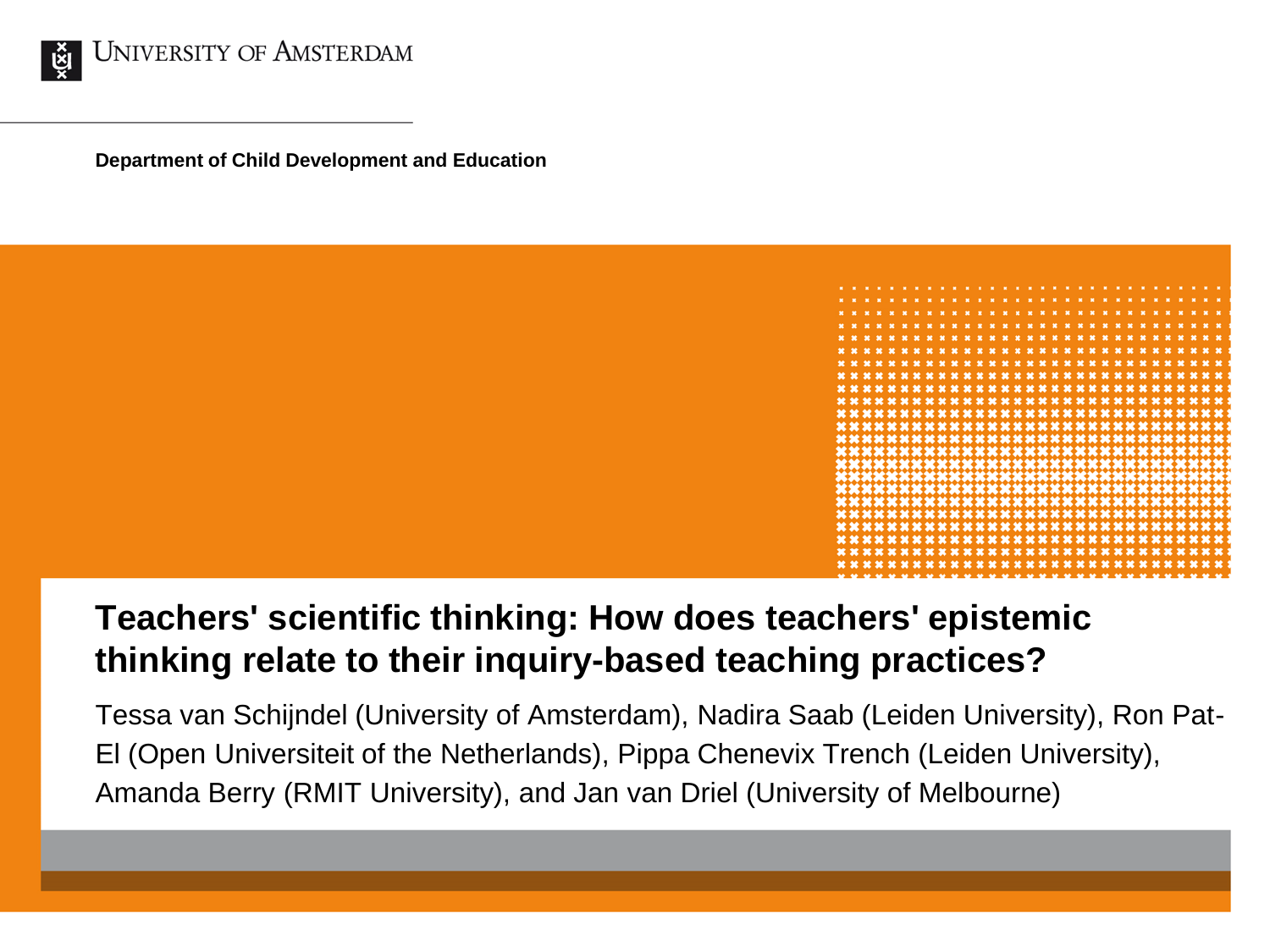

# **Inquiry-based teaching & epistemic thinking**

- Inquiry-based teaching is central to science education (National Research Council, 2012)
- The inquiry-based approach is increasingly applied in disciplines outside the sciences (Levy et al., 2013).
- Epistemic thinking is indispensable in inquiry-based teaching (e.g. Windschitl et al., 2008)

EARLI 2017 - Tessa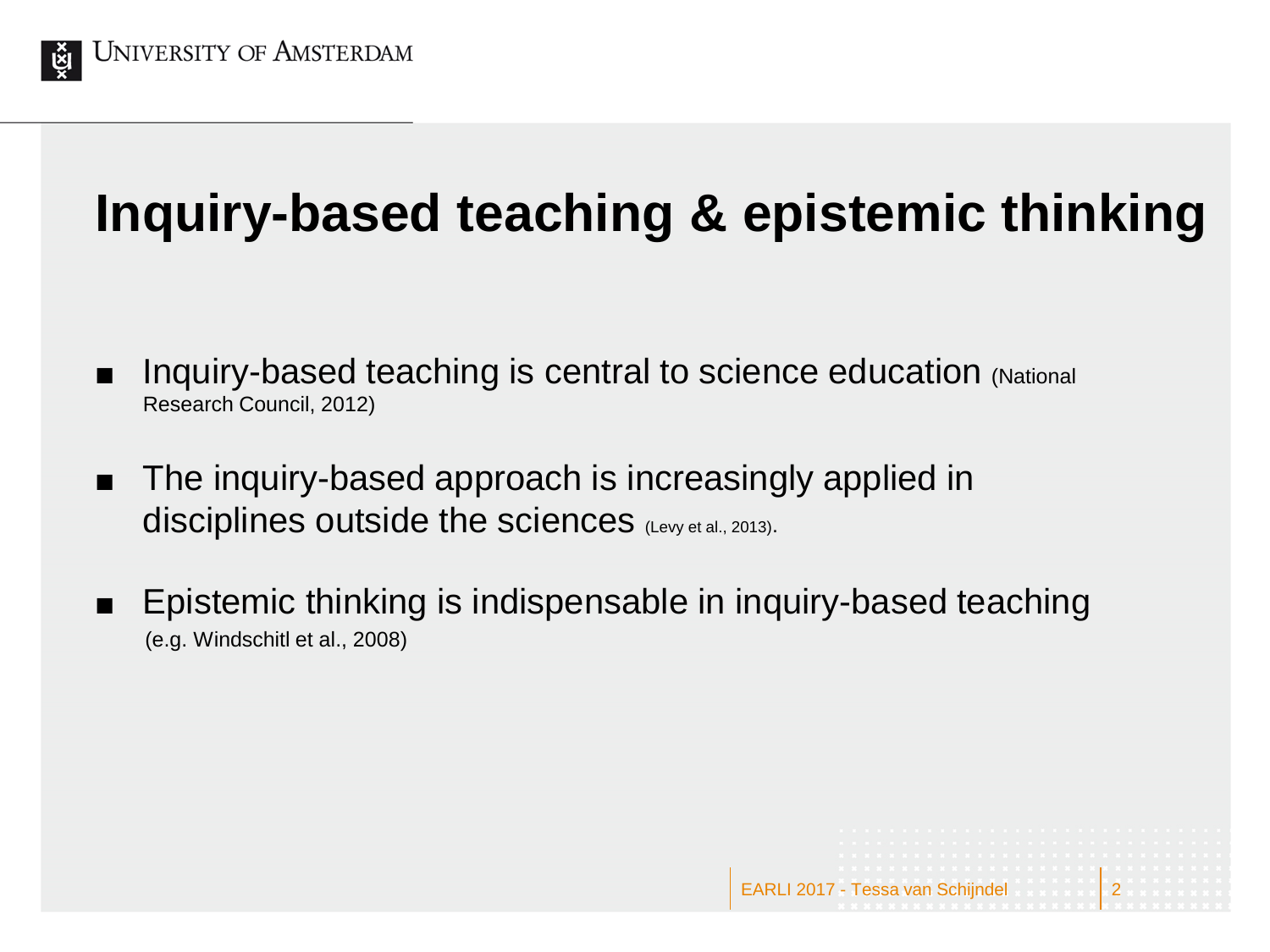

## **Two research traditions epistemic thinking**

- Personal epistemology tradition (e.g. Hofer, 2014)
- Nature of science tradition: teachers' epistemic thinking and how this relates to their teaching (e.g. Lederman & Lederman, 2014)

EARLI 2017 - Tes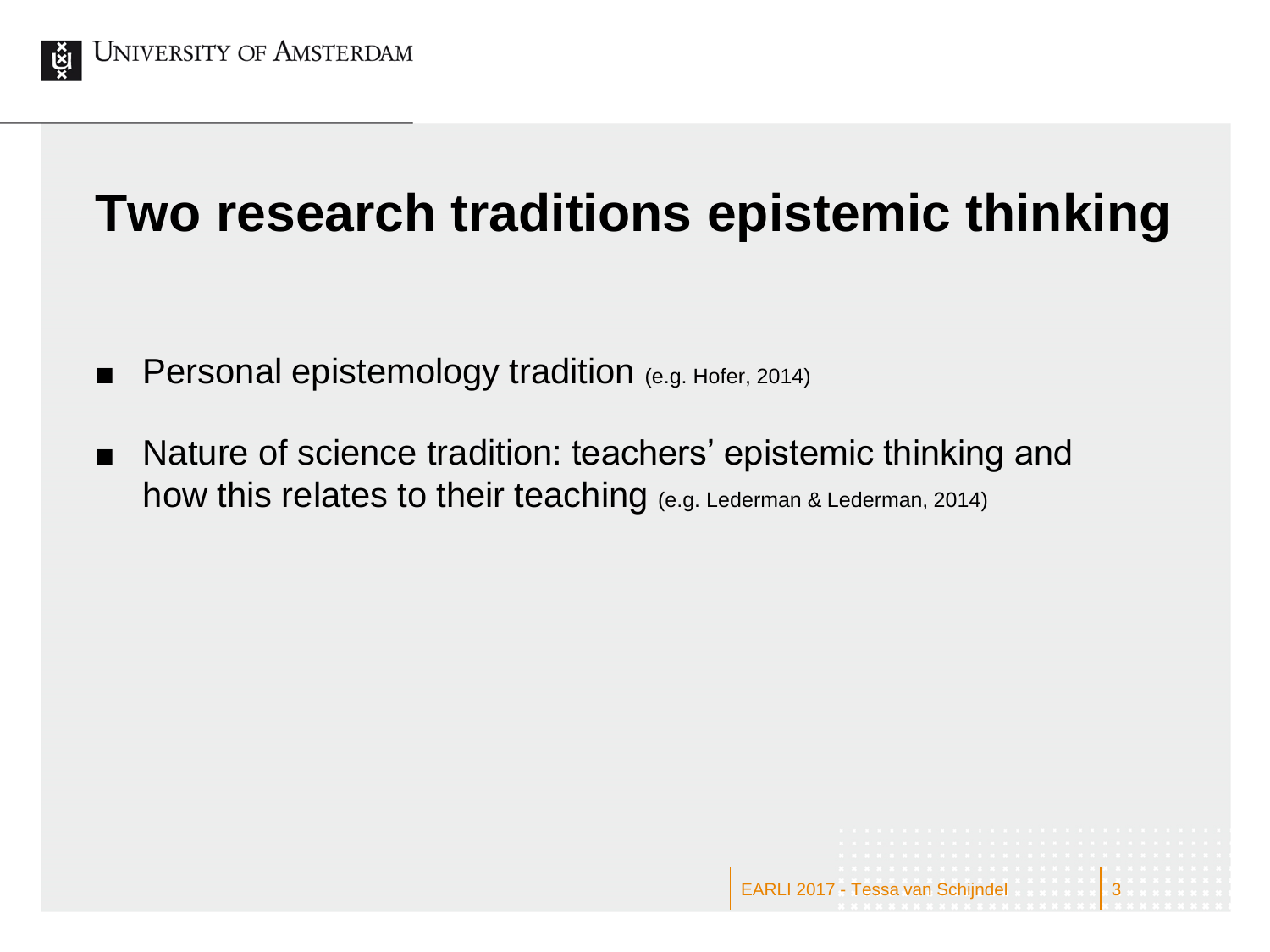

## **Present study**

- Teachers' epistemic thinking and inquiry-based teaching
- Bridging the "personal epistemology" (e.g. Hofer, 2014) and nature of science" research traditions (e.g. Lederman & Lederman, 2014)
	- □ Personal epistemology tradition: developmental framework (Kuhn et al., 2008) and instrument for assessing epistemic thinking (Barzilai & Weinstock, 2015)
	- $\Box$  Nature of science tradition: looking at how teachers' epistemic thinking relates to their teaching practices (Lederman & Lederman, 2014)
- Teachers from different subject areas

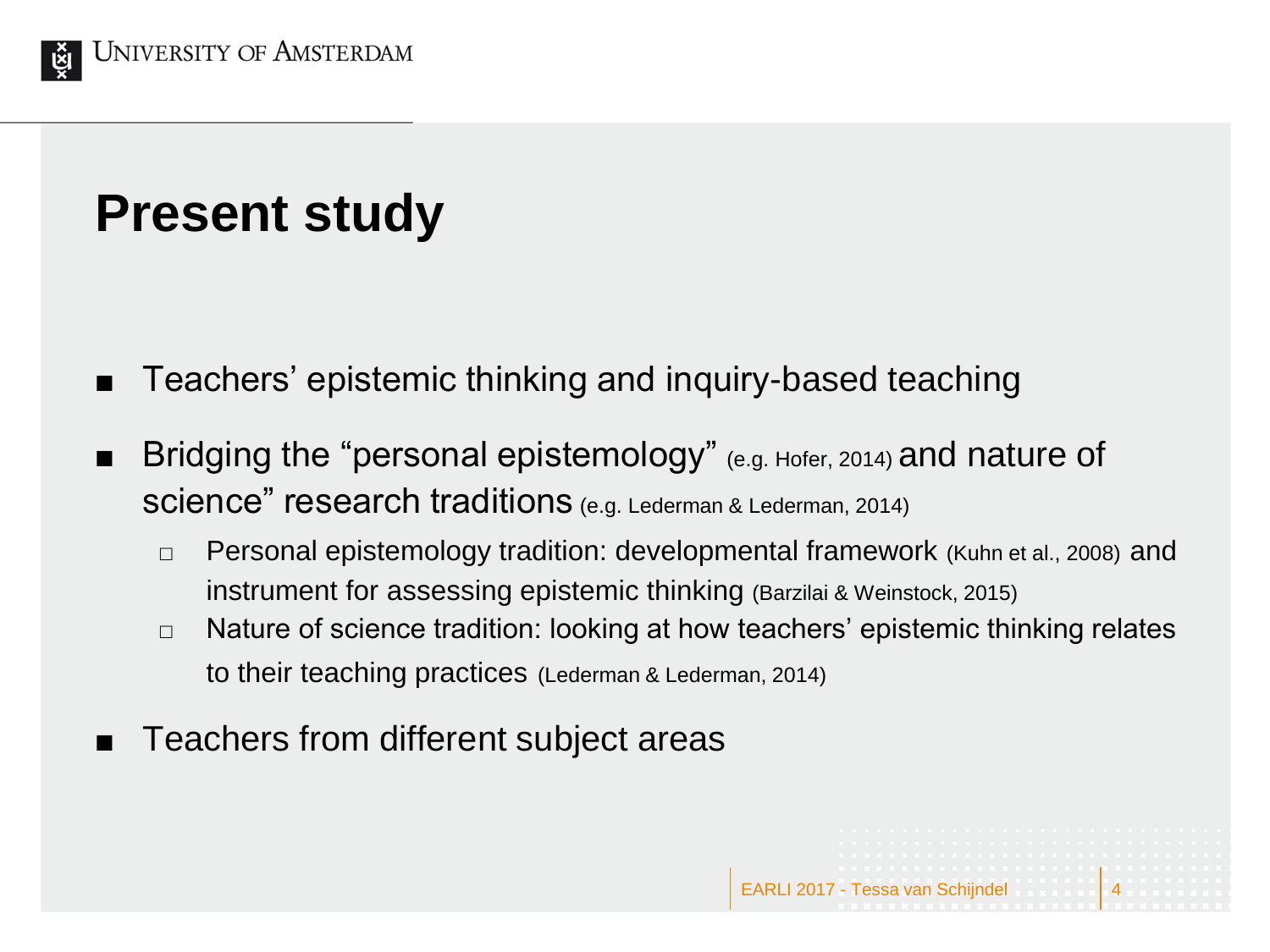

## **Method: participants**

- Sharing Knowledge project, 117 teachers from three international, secondary schools in the Netherlands:
	- □ Subject area groups:
		- Languages (N=48, 41%)
		- **Individuals & Societies (N=32; 27%)**
		- Sciences (including math)  $(N=37, 32\%)$
	- 64% females, 34% males
	- $\Box$  10% twenties, 31% thirties, 37% forties, 12% fifties, 10% sixties
	- $\Box$  4% doctorate, 54% master's degree, 34% bachelor's degree, 8% other
	- $\Box$  63% <10, 29% 10-19, 5% 20-29, 3% 30-39 years of experience in

**EARLI 2017 - Tes** teaching in international secondary education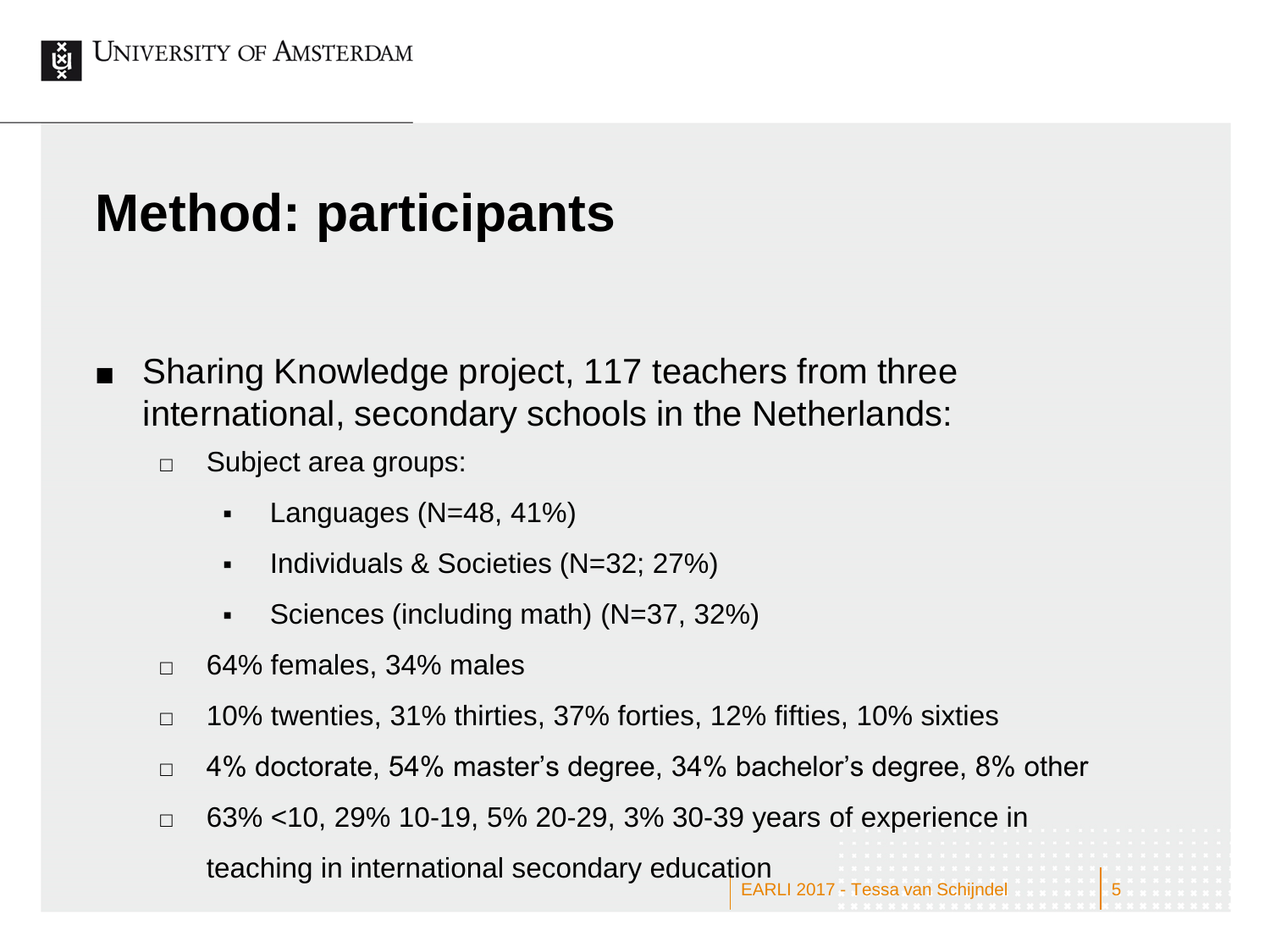

## **Method: epistemic thinking**

■ Epistemic Thinking Assessment Barzilai & Weinstock (2015) based on developmental framework Kuhn (e.g. Kuhn et al., 2008; Kuhn & Weinstock, 2002)

EARLI 2017 - Tessa van

- Absolutist perspective
- $\Box$  Multiplist perspective
- $\Box$  Evaluativist perspective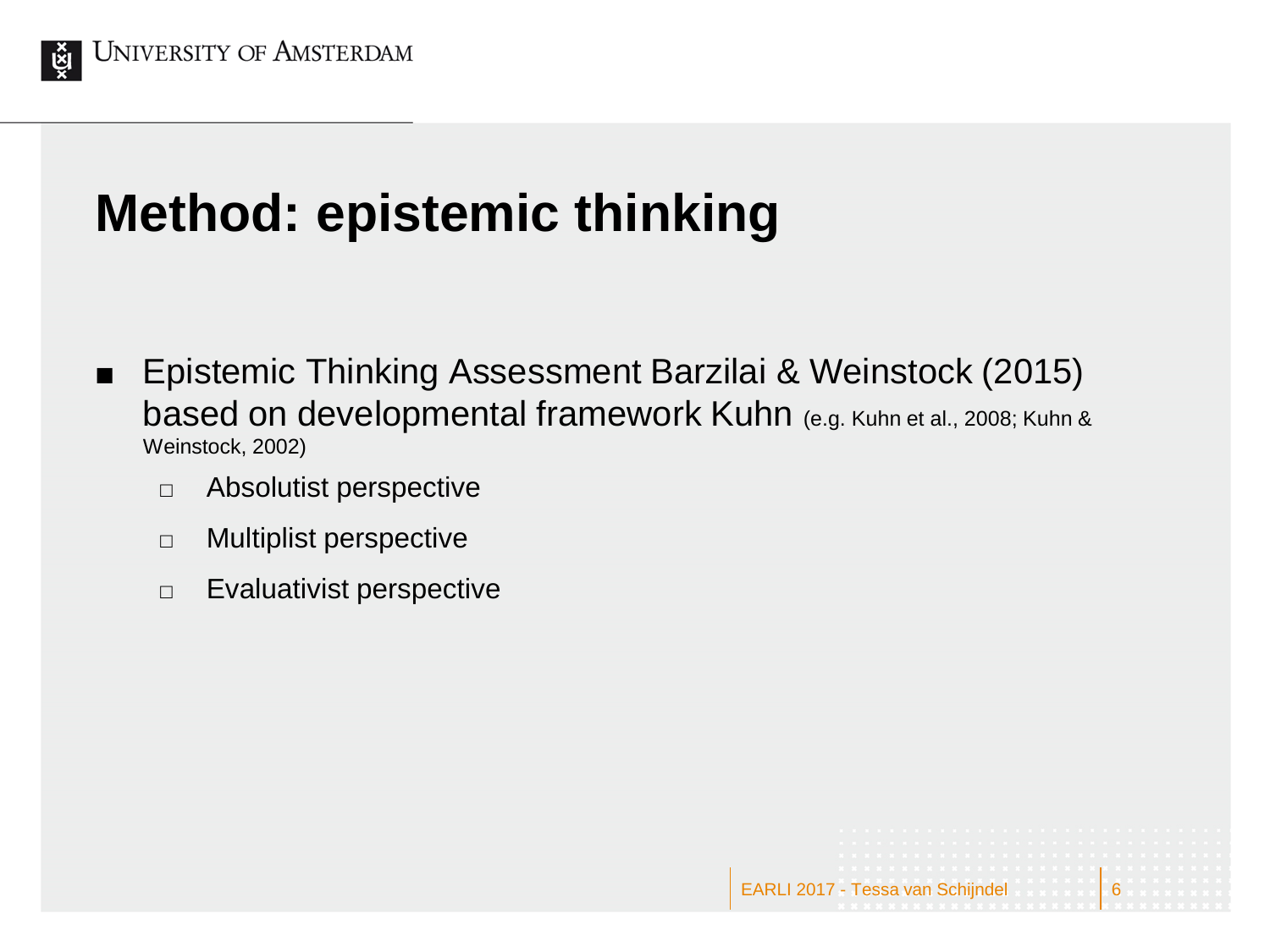

## **Method: epistemic thinking**

- Epistemic Thinking Assessment (ETA), Barzilai & Weinstock, 2015
- Example statement with three sub-statements:

| a. Mainly on interpretations of data |     |  | 2 3 4 5 6 7 8 9 |  |  | 10 |
|--------------------------------------|-----|--|-----------------|--|--|----|
| b. Mainly on personal points of view | 2 3 |  | 4 5 6 7 8       |  |  | 10 |
| c. Only on the facts                 |     |  | 2 3 4 5 6 7 8   |  |  | 10 |

#### Cronbach's Alpha's:

|                                       | <b>Absolutist</b><br>sub-<br><b>statements</b> | <b>Multiplist</b><br>sub-<br><b>statements</b> | <b>Evaluativist</b><br>sub-<br><b>statements</b> |        |
|---------------------------------------|------------------------------------------------|------------------------------------------------|--------------------------------------------------|--------|
| <b>ETA Biology (11</b><br>statements) | .81                                            | .88                                            | .71                                              | .<br>. |
| <b>ETA History (10</b><br>statements) | .74                                            | .76                                            | .76                                              | .      |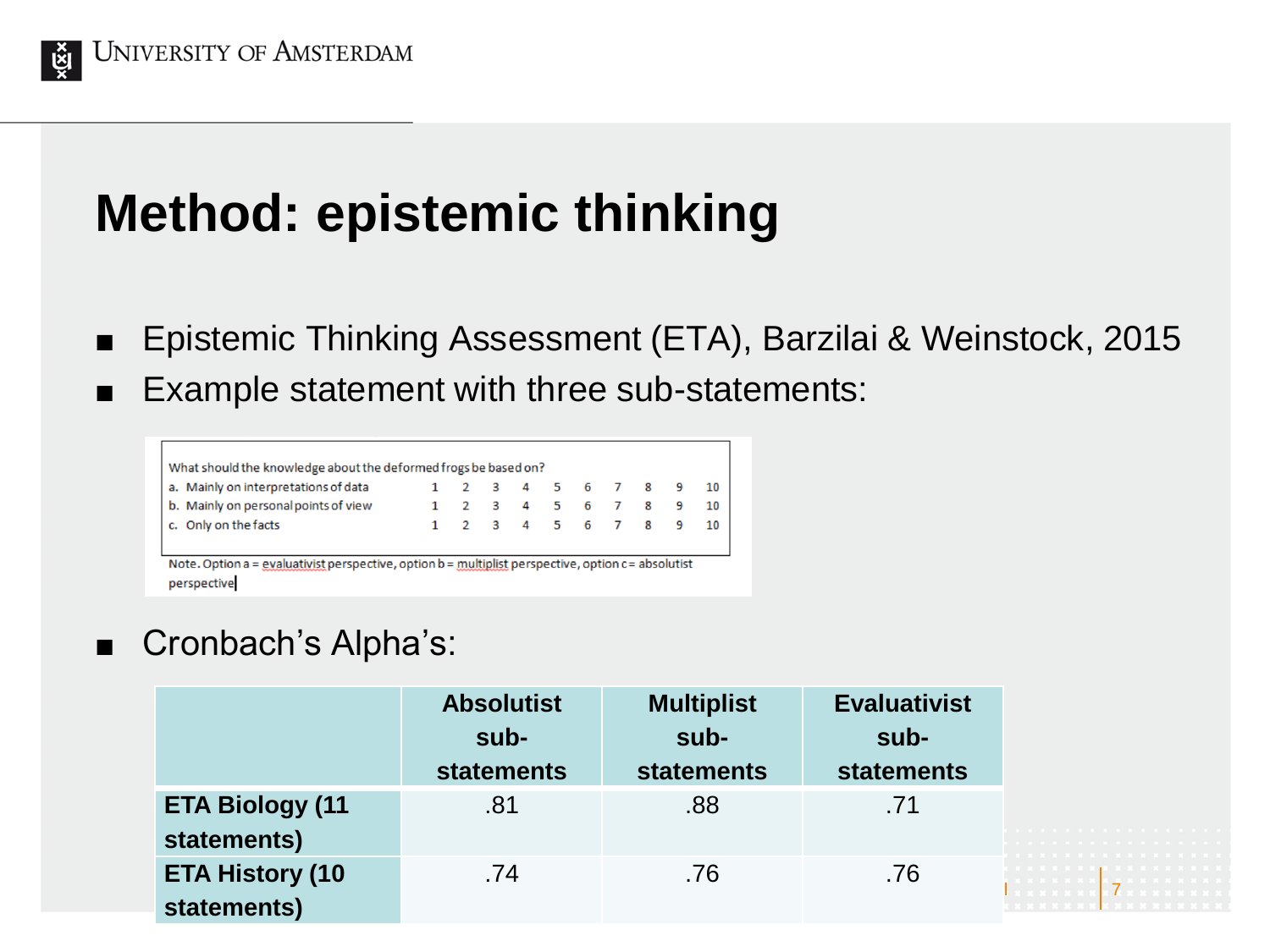

# **Method: inquiry-based teaching**

- Classroom observations (video recordings)
	- □ 48 teachers, 2 classes per teacher
	- $\Box$  Classes selected randomly
	- $\Box$  Different days of the week, different grades

#### Coding scheme

- $\Box$  Based on RTOP (Piburn et al., 2000; Sawada et al., 2002)
- $\Box$  9 inquiry-based teaching items, 3 scales
- $\Box$  Inter-rater reliability: r sumscores=.88, percentage agreement =74, Kappa=.64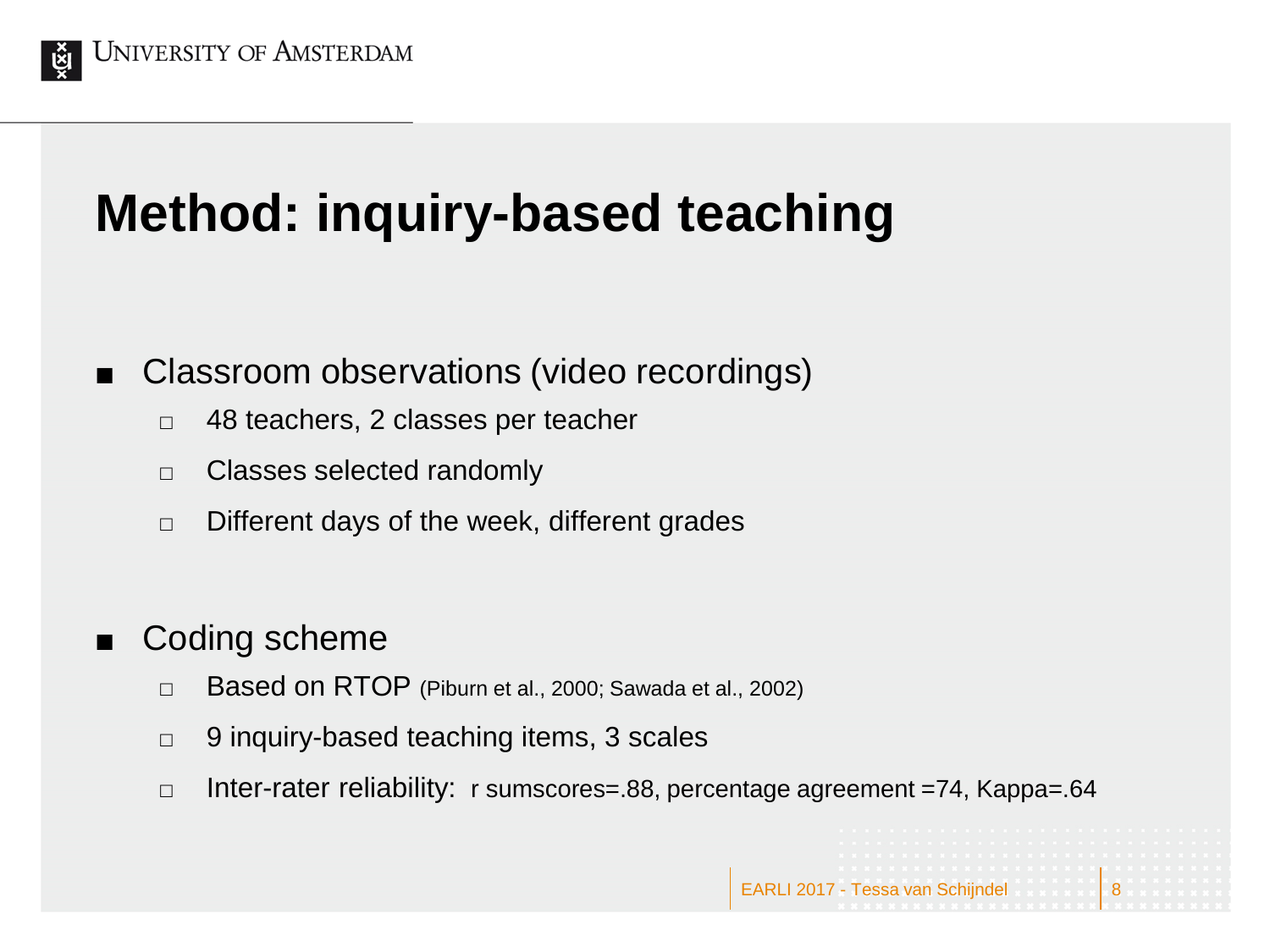

# **Method: inquiry-based teaching**

- Teaching practices promoting divergent and critical thinking, subscale with 4 items:
	- 1. Students are encouraged to think critically
	- 2. Students are encouraged to seek and value alternative approaches to problem solving
	- 3. Students are reflective about their learning
	- 4. Students engage in multiple means and media to communicate their ideas
- Each item scored 1 (low) 4 (high), mean score for analyses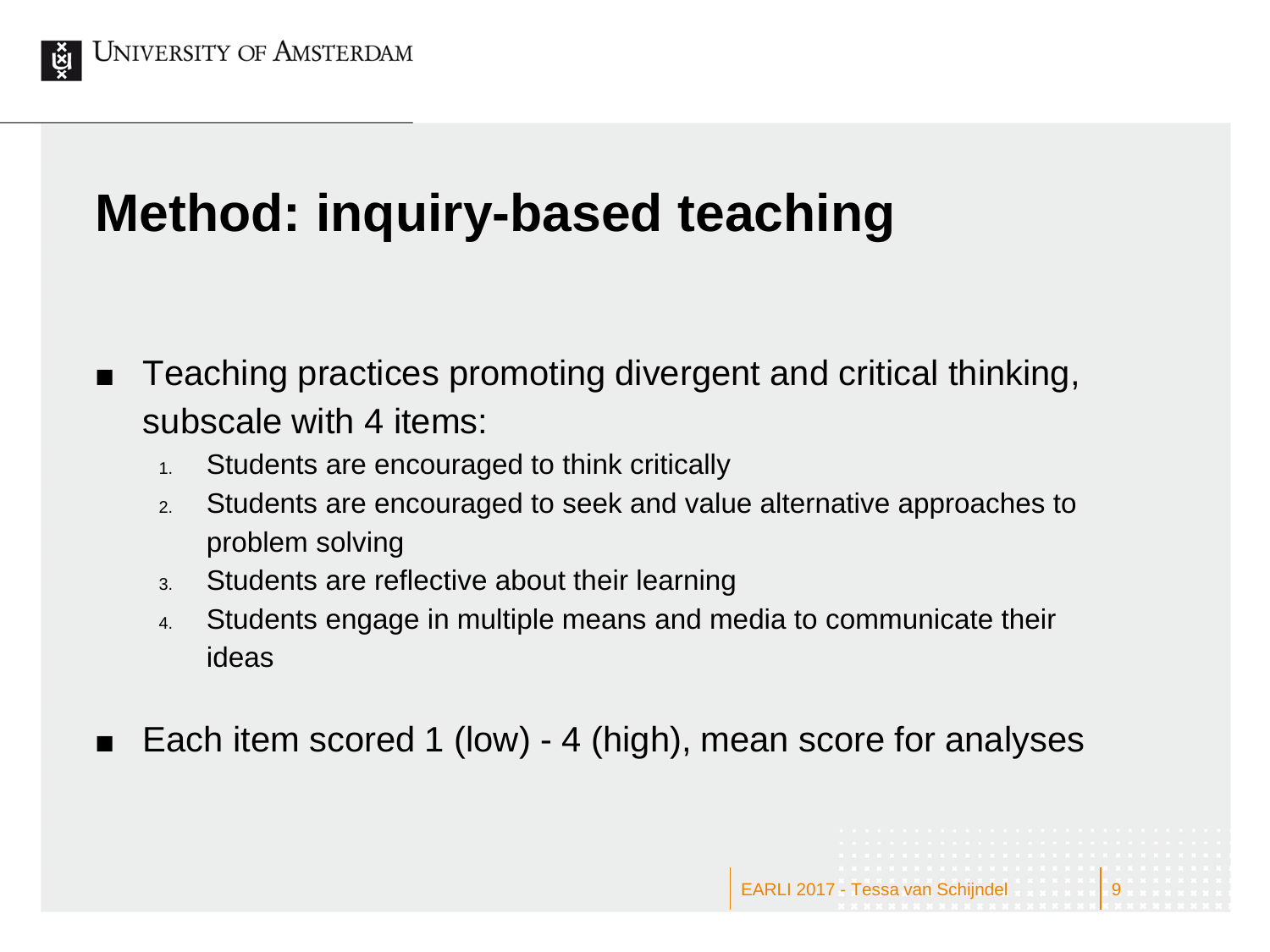

# **Method: inquiry-based teaching**

- Students were encouraged to think critically
	- 1. Students articulate a single response to an open question, and there is no follow up of further discussion/probing by the teacher
	- 2. Students articulate at least two different ideas in response to an open question, but there is no further discussion /probing by teacher
	- 3. Students articulate at least two different ideas in response to an open question and there is further discussion/probing by teacher, but no evidence required
	- 4. Students articulate at least two different ideas and discussion follows and evidence is included in the discussion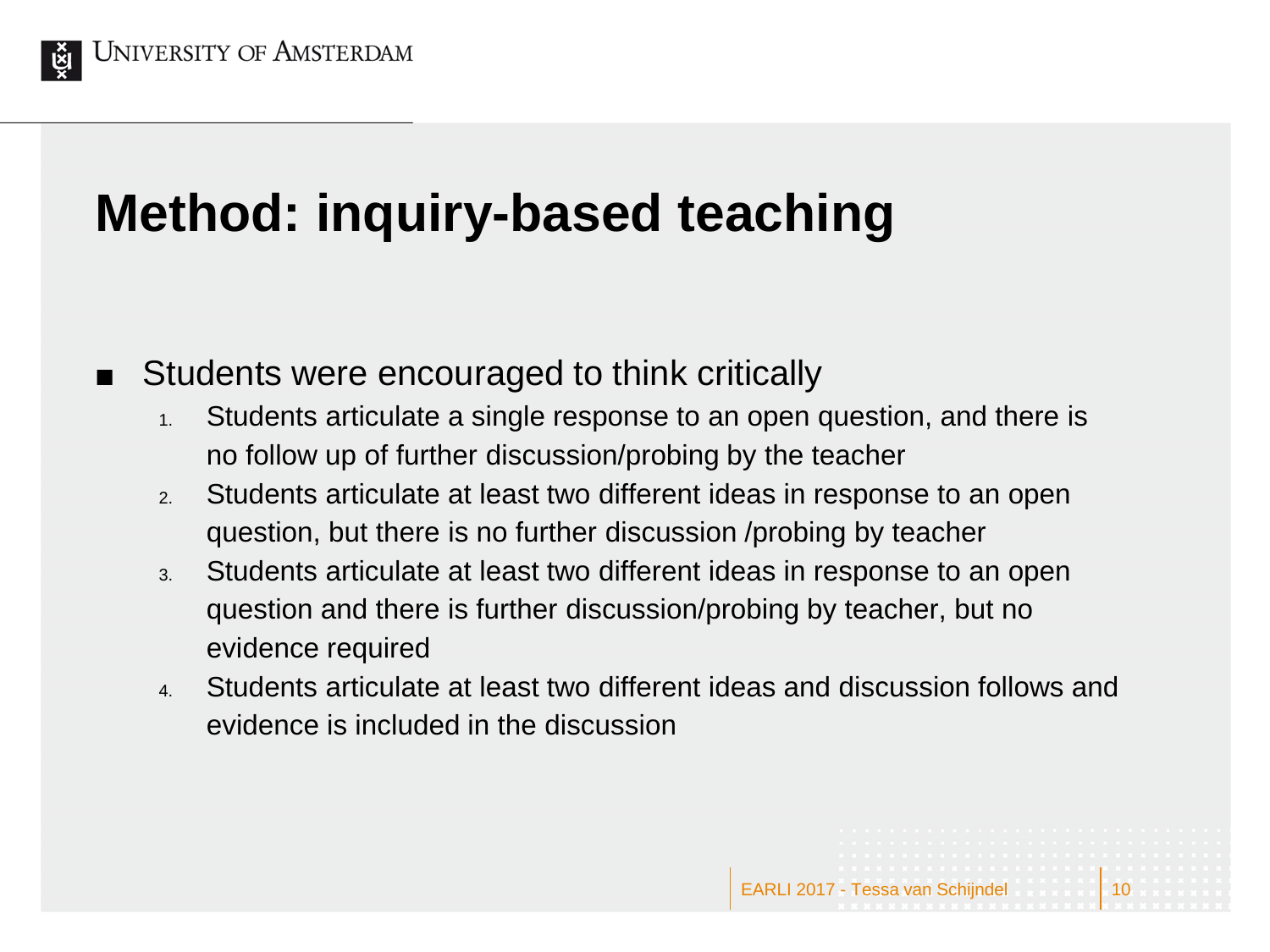

# **Results epistemic thinking**

Table 1. Percentages of teachers showing Absolutist, Multiplist and Evaluativist perspectives in the biology and history knowledge domains

EARLI 2017 - Tessa van

|                         | <b>Absolutist</b><br>perspective | <b>Multiplist</b><br>perspective | <b>Evaluativist</b><br>perspective |
|-------------------------|----------------------------------|----------------------------------|------------------------------------|
| <b>ETA Biology (63)</b> | 52.4                             | 1.6                              | 46.0                               |
| <b>ETA History (54)</b> | 20.4                             | 5.6                              | 74.1                               |

Chi2(2)=13.14, *p*=.001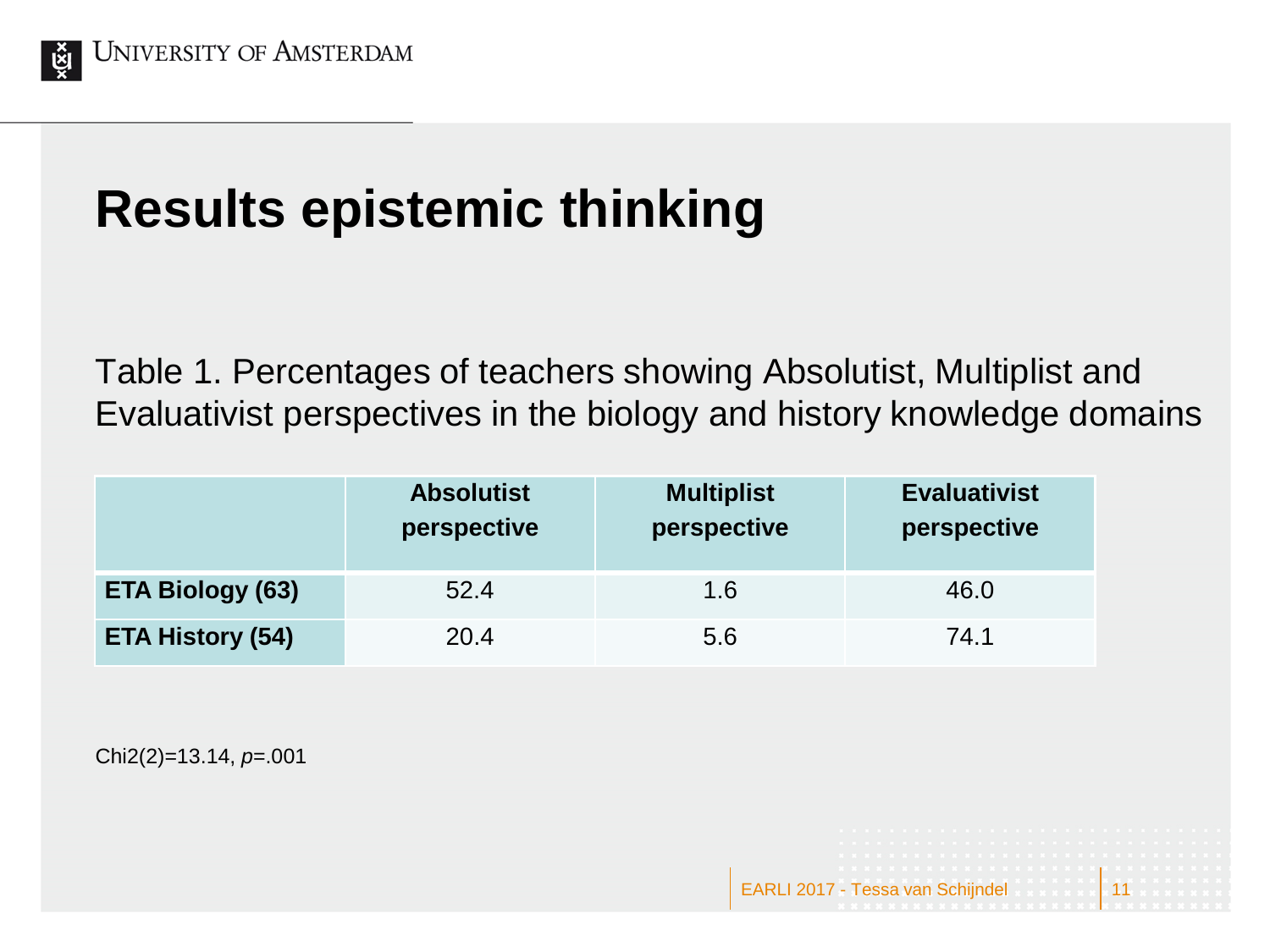

# **Results epistemic thinking**

Table 2. Percentages of teachers per subject area group showing Absolutist, Multiplist and Evaluativist perspectives.

|                                           | <b>Absolutist</b><br>perspective | <b>Multiplist</b><br>perspective | <b>Evaluativist</b><br>perspective |
|-------------------------------------------|----------------------------------|----------------------------------|------------------------------------|
| Languages (48)                            | 16.7                             | 4.2                              | 79.2                               |
| <b>Individual &amp; Societies</b><br>(32) | 53.1                             | 3.1                              | 43.8                               |
| Sciences (37)                             | 51.4                             | 2.7                              | 45.9                               |

Chi2(4)=16.48, p=.002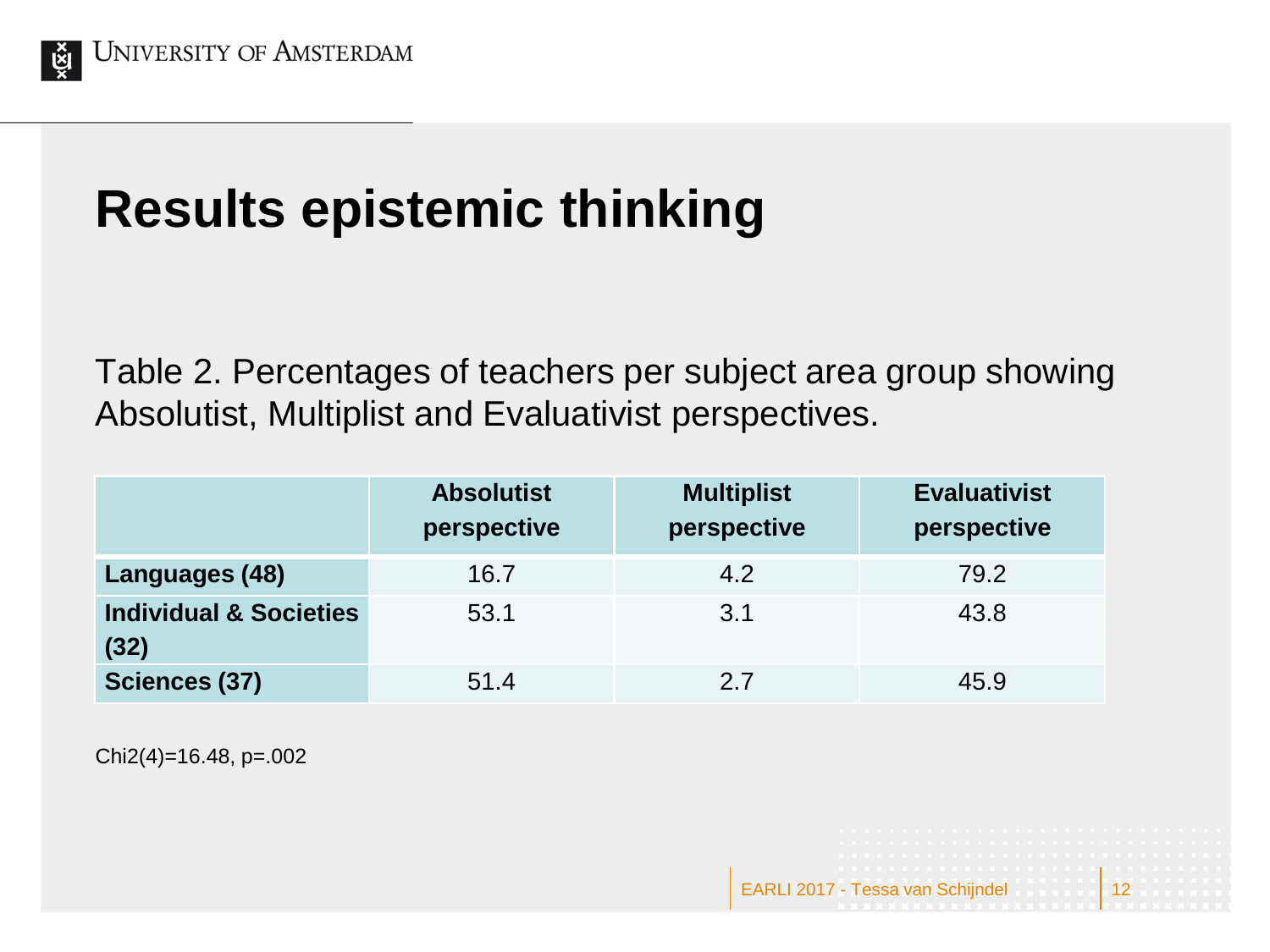

### **Preliminary results epistemic thinking & IBT**

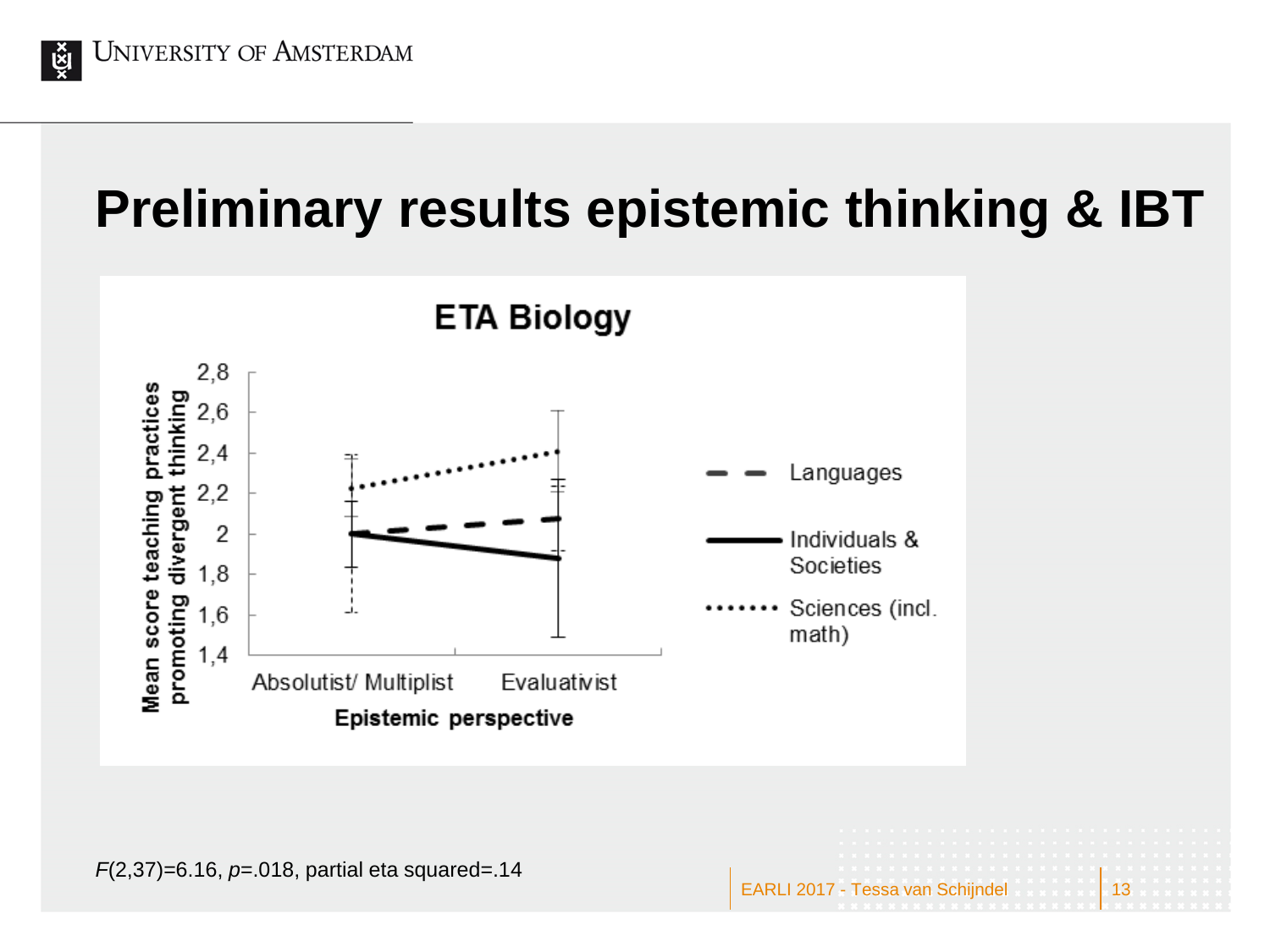

### **Preliminary results epistemic thinking & IBT**

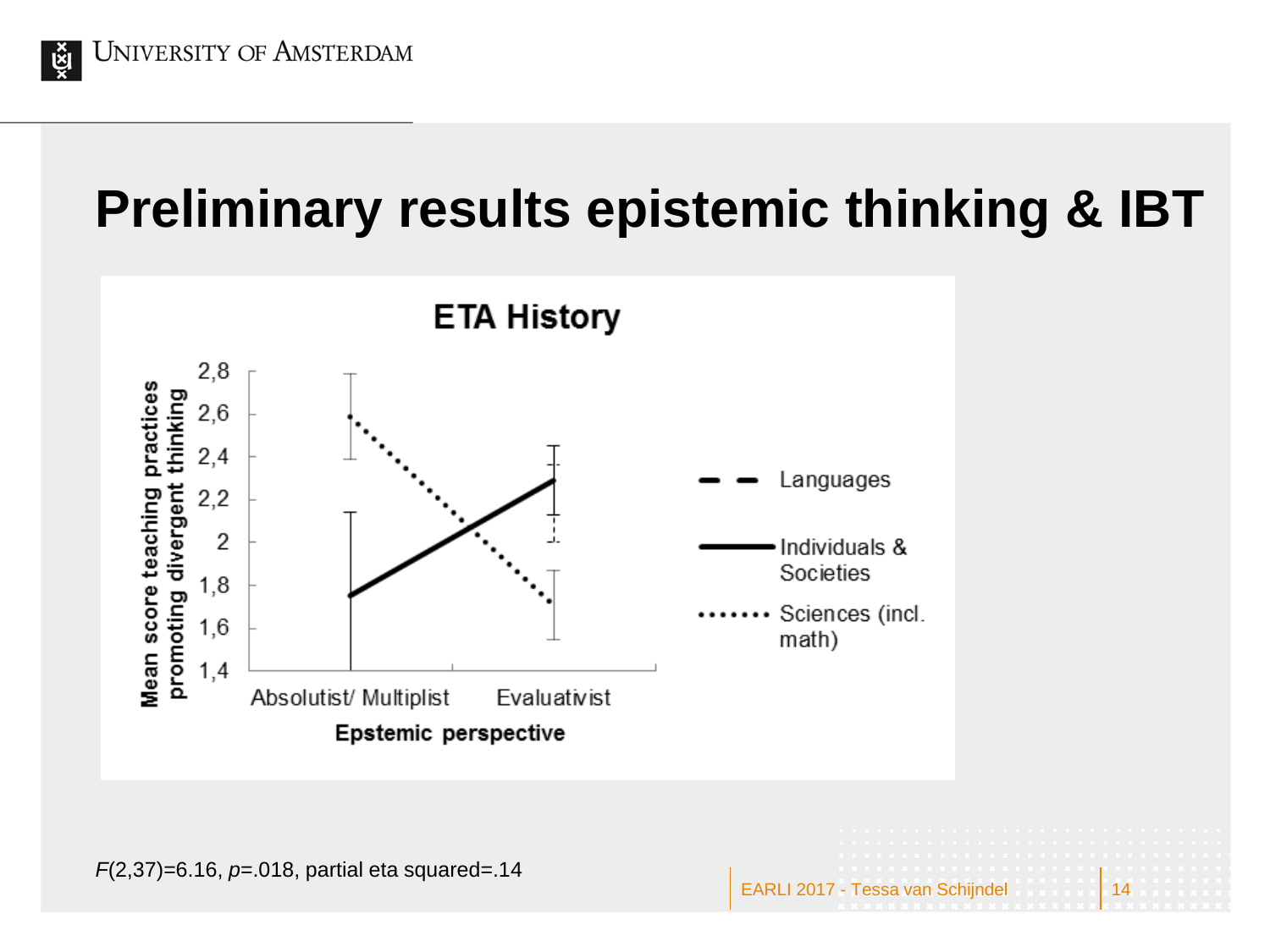

# **Conclusion**

- Teachers' epistemic thinking was dependent on the knowledge domain in which this was assessed (Barrzilai and Weinstock, 2015; Hofer, 2016)
- Teachers' epistemic thinking was dependent on their subject area group
- Teachers' epistemic thinking was related to their teaching practices promoting student divergent and critical thinking – (contrast: Lederman & Lederman, 2014)

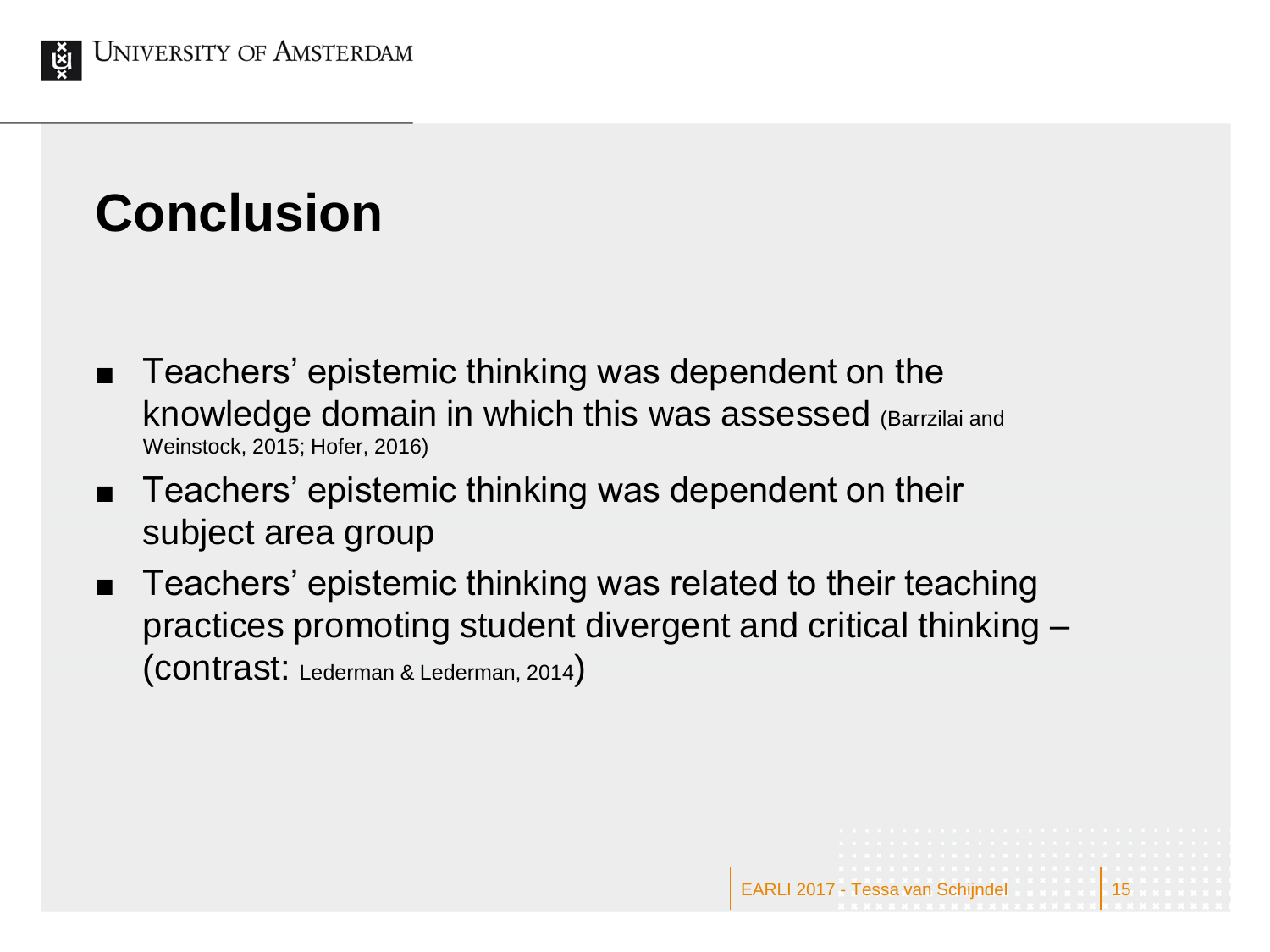

### **Discussion**

Small sample size

EARLI 2017 - Tessa van Schijndel 16

Feedback?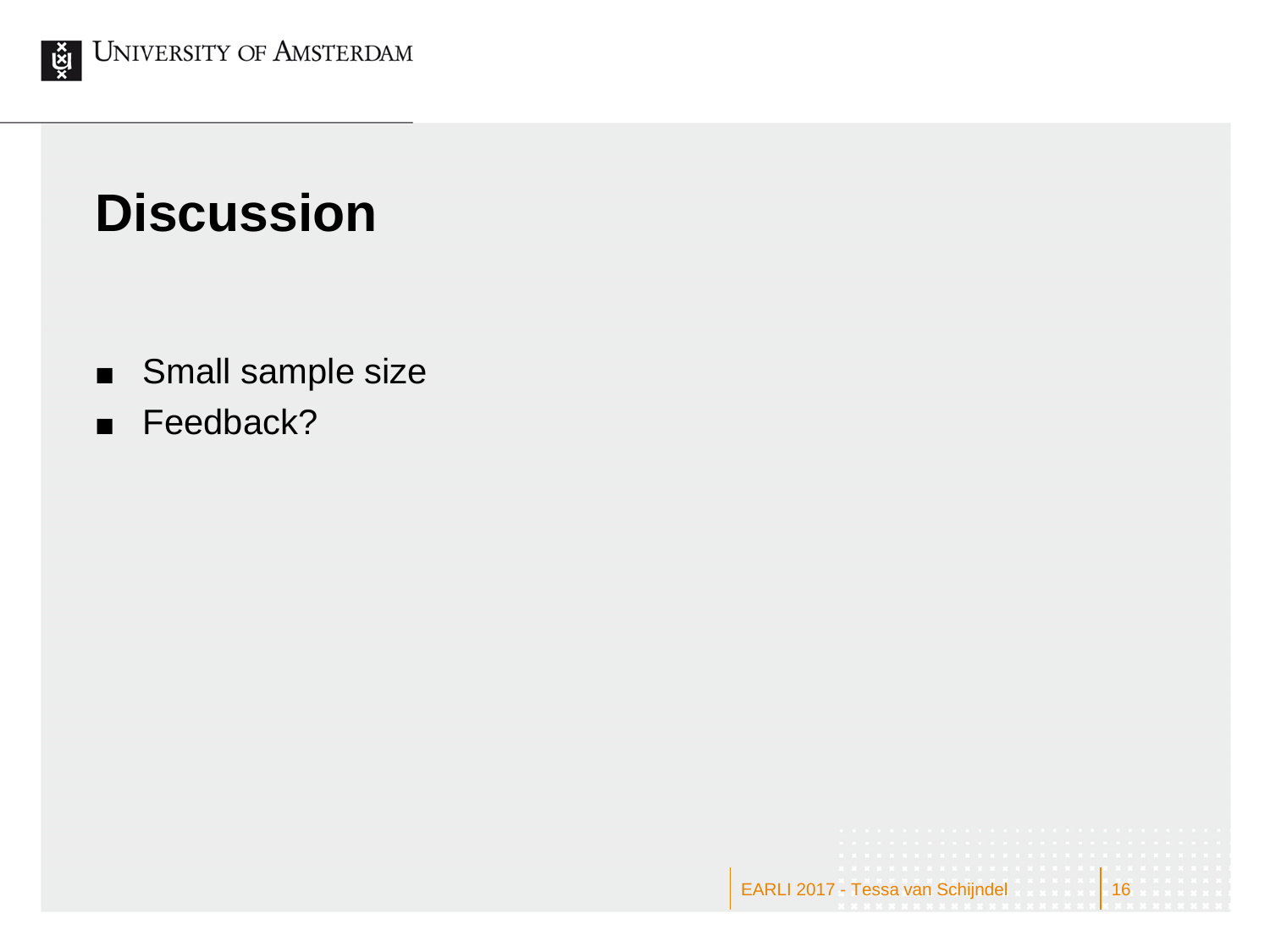

### **Sharing Knowledge Project**

This study was performed within the framework of the Sharing Knowledge project: a collaboration between the Leiden University Graduate School of Teaching (ICLON), the Amsterdam International Community School, the International School of The Hague, and the Rotterdam International Secondary School. The study was funded by the Netherlands Initiative for Educational Research (NRO). We thank the schools and NRO.

We thank Sarit Barzilai for her help with the use of the ETA. We thank Mirjam van Klaarbergen and Myrte van Langen for their help in collecting and coding the data.